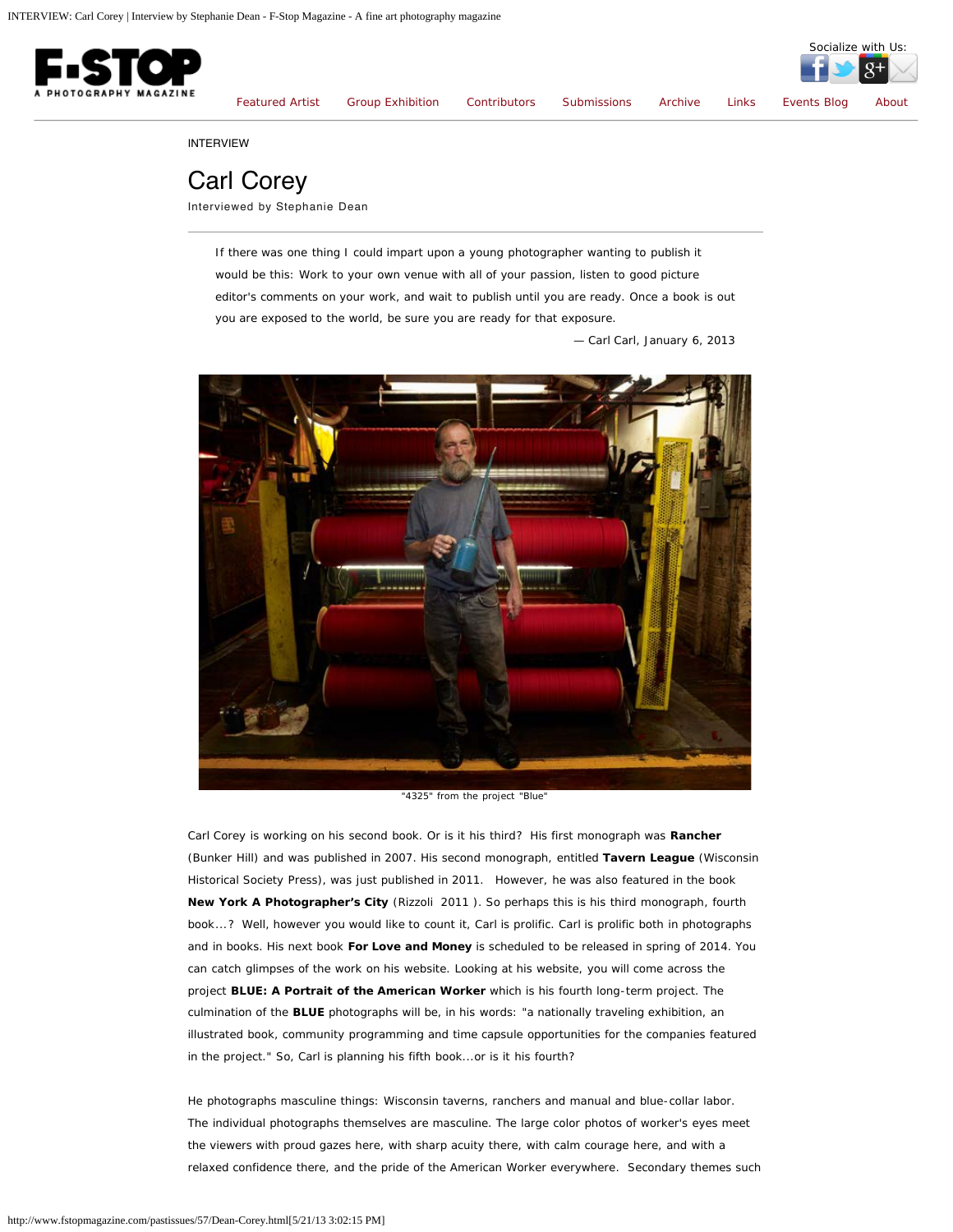as strength, the power of one, the honesty of manual labor, and the pride of America as a working nation come through in bold, sturdy compositions full of descriptive information. His sitters are usually centered in the frame. However, they "fit" in their compositions perfectly. You don't immediately notice that his subjects are centered in the frame, as you do with the more stagnant and staticshooting photographers, such as Reinke Dijstra or Dawoud Bey. Because Carl shoots with a medium format Hasselblad with a Phase One back, the burden of the large format is not pushed on the viewer with its weighty simplicity and monumental banality as it is in Gursky or Struth, from whose photos the viewer can nearly feel the weight of the equipment and it's burdensome size.

For this issue of F-stop I interviewed Carl about his work, including his newest series "BLUE". I asked him about the place of beauty in art and I asked him "How would a young photographer go about publishing a book?." In this interview the voice of the man with two male first names, comes out loud and clear, and brimming with advice.





"2226" from Portraits of Ranchers "3527" from For Love and Money

## **Interview with Carl Corey over email December 24, 2012 - January 6, 2013**

**Carl Corey:** I totally disagree with the quote, "a smiling face has more mystery than a dull one." (Odd Nerdrum [1](#page-0-0)) I don't feel non-smiling faces are dull. But this is what differentiates styles.

**Stephanie Dean:** First question: please expound upon your thoughts about the Odd Nerdrum quote you mentioned above, and how your beliefs affect your work and working process...

**CC:** I don't believe non-smiling faces are dull. Quite to the contrary I believe smiles are usually false representations of mood placed upon a subject by a photographer to represent a pleased and happy tone. I usually discount portraits containing smiles because of this falseness. Very few people go through their day with a smile on their mugs, and most of those few that do are probably breaking the controlled substance law. It's not that I don't appreciate a smile however, I just don't want a fabricated one. Since childhood people have been told to smile for the camera. It's a conditioned response to being in front of a lens. I work to establish a serious rapport with my subjects and the first thing I say is no smiles just be yourself... even then a few can't loose the smile.

**SD:** When did you realize that you were going to become a "photographer"? Can you describe the moment or moments to us? Or did you realize that you were going to become "an artist whose medium is photography"? Is there a difference for you?

**CC:** I was always interested in photography since I was about 10. At Northern Illinois University when I failed my voice test as a music major....which was ridiculous as I was a set drummer...I decided the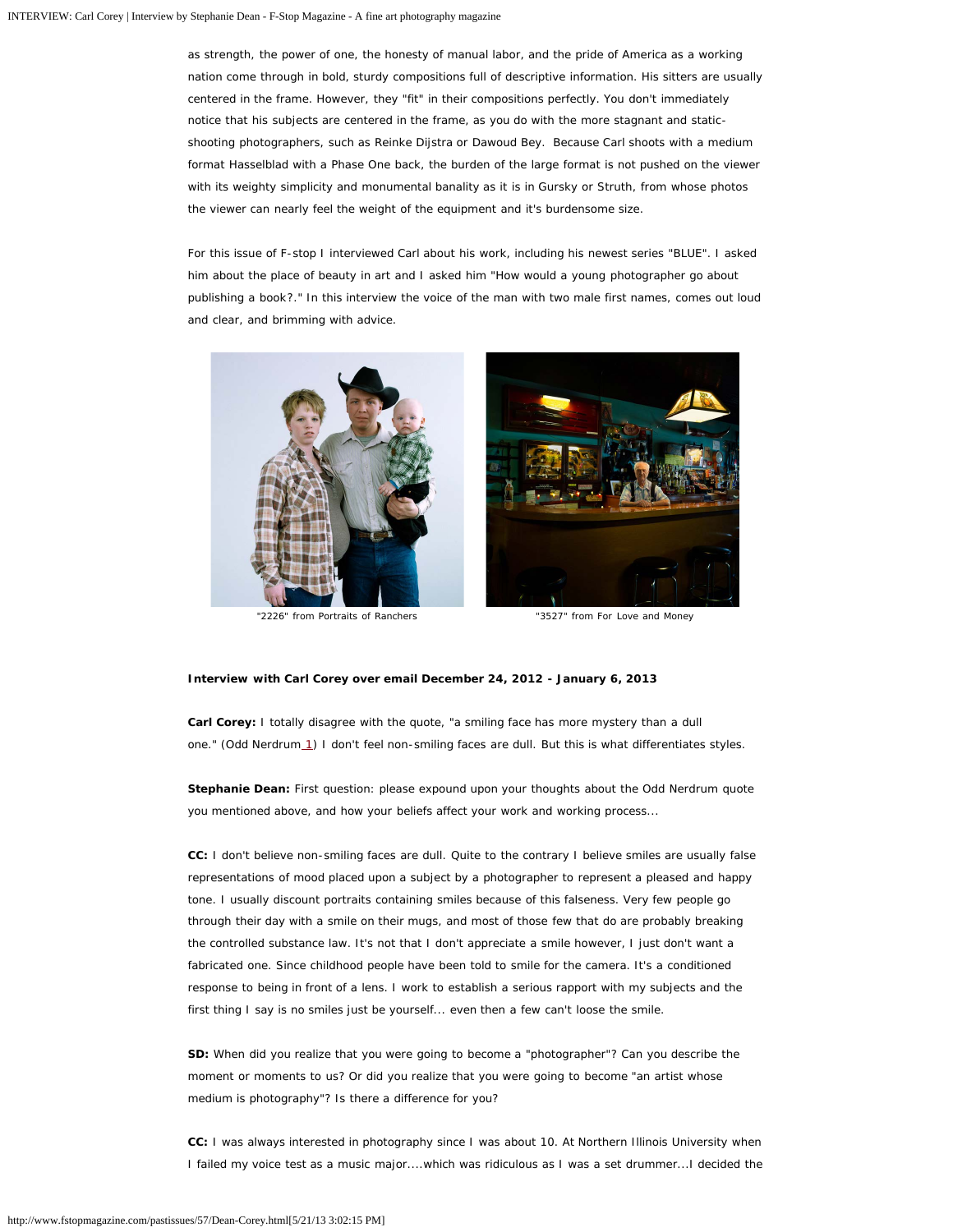art department was interesting ( cute girls ) so I took a few classes. I soon became more involved in photography and transferred upon a professor's recommendation to another college offering a degree program in photography (SIU).

**SD:** What photographers motivate you or inspire you? Who are your photographic mentors (from near or afar, dead or alive)?

**CC:** David Gilmore retired from SIU - mentor. Diane Arbus, Walker Evans, Lewis Hine, Richard Avedon, Irving Penn, Richard Misrach ( early work ), Stephen Shore, Harry Callahan, Aaron Siskind.

**SD:** When I look at your photos, they are so well composed, the colors are so lush and vibrant -- in a lot of your work (especially the moments such as: "Diary" - May 22, 2012 - Popcorn Machine, July 13, 2011 "Variet" Written on a wall with a yellowing tree next to it in some beautiful light, July 13, 2011 A tent at an event which reads "Winter Area Lions") the light is almost palpable; I experience overwhelming pleasure out of viewing those photos. Where do you think "pleasure" belongs in the art world? For instance, I believe I have the right to seek pleasure from other photographer's images. Do you believe that ideas such as "pleasure" and "beauty" are outdated? Why or why not? Are there other words for these emotions or experiences?

**CC:** As a hedonist (I was a philosophy minor) I believe pleasure drives all human response and actions. It's impossible to not get pleasure from art that you connect with. Beauty or aesthetics in art is not outdated it's just evolving. What we see as beautiful changes as we mature, as artists, individuals, and as a race. I do adhere to an ethic of content first aesthetics second. The best work has both of course.

**SD:** In your "diary", the passage from August 19, 2011, shows a smiling young man at a pool table. The picture is luscious - a blend of cool aqua, teal, and Caribbean blues along with the tungsten yellow of lamps, the flesh tone of the pool table wood and the boy's skin. What makes this photo or photographic situation so different from the other, non-smiling photographic situations? Is this one of the situations you described in your response to me - *"I work to establish a serious rapport with my subjects and the first thing I say is no smiles just be yourself... even then a few cant loose the smile."* Is this a case of one of the ones who just "can't lose the smile"?

**CC:** This fellow just wanted to smile. It was a natural thing for him so I did not want to make him unnatural or uncomfortable. I don't feel it's any different from other situations in that it is an honest picture with a subject that is in his natural state. But as I stated earlier very few people go around smiling all day.

**SD:** Where is the farthest you have traveled to take a photo? **CC:** China

**SD:** Did you know what photo you wanted to take in that distant location? Are you "a planner" (sketching out the photographs, getting the composition as close to your premeditated vision as possible...) or a "c'est la vie" photographer living by the decisive moment?

**CC:** I did advertising photography and film direction for 25 years and worked with sketches and layouts. I could not wait to get away from that pre-determined venue. So no, I don't limit the experience by sketching or predetermining a situation. I do however scout locations I will be working in to meet my subjects ahead of time and sometimes determine the area I want to photograph them in.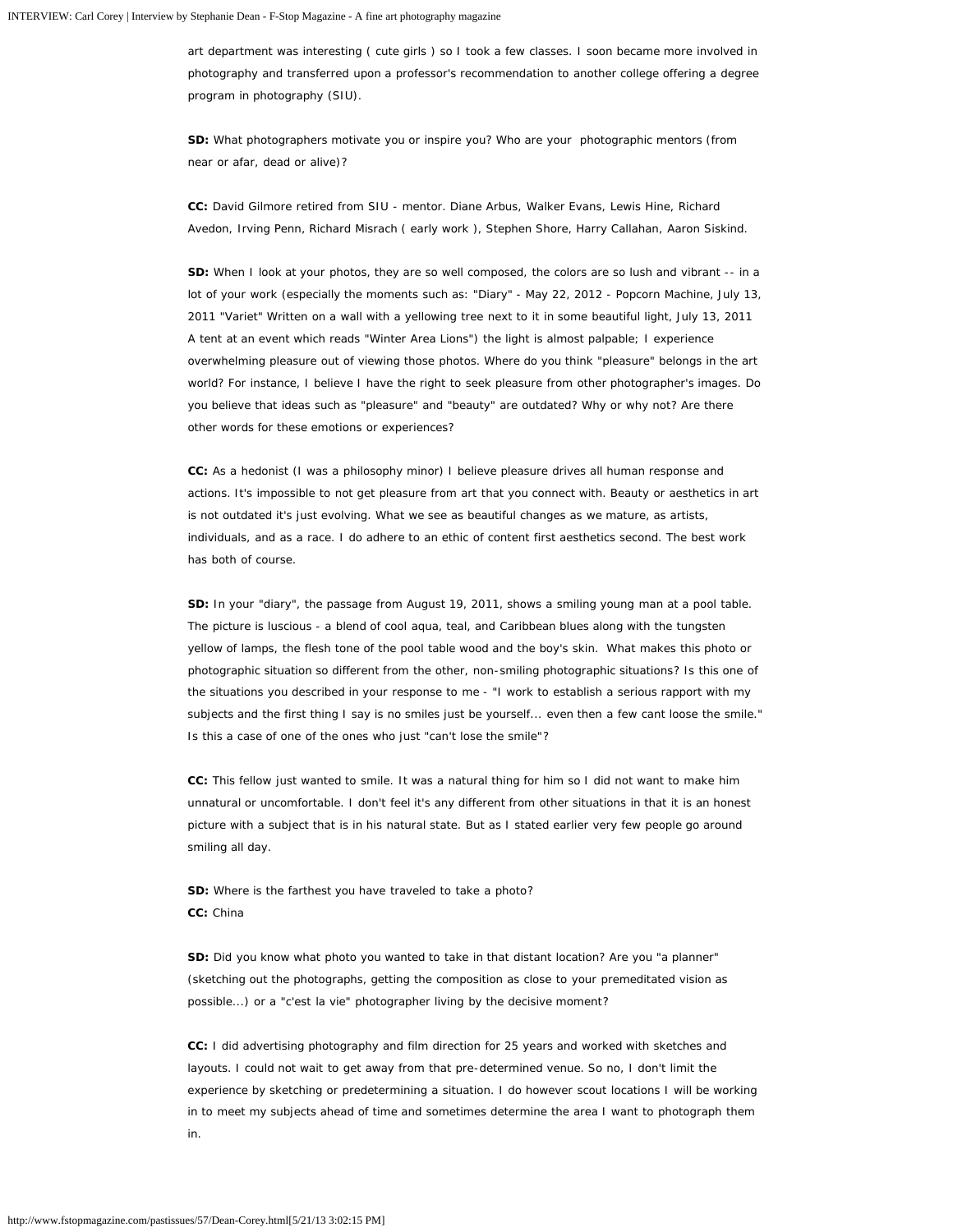**SD:** Do you have any secret or "just for you" projects?

**CC:** No, I make pictures to show people...I document with a purpose and that needs to be shared to be effective. I think of myself not so much as a photographer but more as an anthrotographer.

**SD:** What is it about Misrach's early work that you like? Where in the chronology of his career did he lose you as a fan?

**CC:** Misrach never lost me as a fan. I am still intrigued by Richard's work. However his early work had an influence upon me as I was re-establishing myself as a documentary photographer, particularly the *Cancer Alley* work.

**SD:** When do you consider a project "Finished" or "Done"? It seems like a natural break would be when you published a book. Were your projects "done" when the book was published?

**CC:** I finish a project when I feel the story has been told and more pictures in the series would be redundant. Too many excellent photographers are not good storytellers as they belabor a series to death. They need a good picture editor who will discard some pictures to make the remainder much stronger. I saw work by wonderful photographers on the World Trade Towers disaster, aftermath of Katrina, and Cuba that was very interesting up to a point but then it became boring and redundant as way too many pictures were included. It left the entire body of work weaker. It's like a comic telling a punch line twice...yeah we get it. Editing is so important and the adage of *leave the audience wanting more* is so true. I want to leave some room for interpretation as well.

**SD:** You described yourself as an "anthrotographer," which I assume is a blend of an anthropologist and a photographer, can you describe the split that comprises the "anthrotographer"? Is it 50/50 or does the anthropologist become more important in certain situations and vice versa?

**CC:** There is no split. It is one discipline. What I endeavor to do is unearth a certain cultural context in my pictures. I am very interested in the place my subject fills in society and how that place was affected by history and how that will affect the future.

**SD:** Absent on your list of photographers that have inspired you is August Sander. I'm sure you're used to comparisons between yourself and Sander. What is your relationship to Sander's photography and photographic philosophy?

**CC:** I hear that comparison a lot. It's quite flattering. I am no August Sander. Unfortunately I was not that familiar with Sander's work when I was in an influential stage.

**SD:** When discussing the smiling man in your "Diary" series, you used the word "honest" to describe the photograph. Photography will never be able to rid itself of the idea of truth, and it is something you seem to have come to terms with in your practice. Can you describe a dishonest photo using either one of yours as an example or using a photo from the photographic greats (Sander, Sherman etc…..) as an example?

**CC:** I do not introduce technique in my work. I use invisible technique to create a clean and straightforward picture with no alteration. An example of work not fitting into the "honest" category would be narrative work that utilizes whatever techniques needed to make a statement. This does not invalidate that work in any way. In many instances it becomes a totally wonderful and important piece, like Cindy Sherman's work (which I absolutely love). But it is not an honest photographic approach and that's just fine as it does not need to be. I do not make statements, I share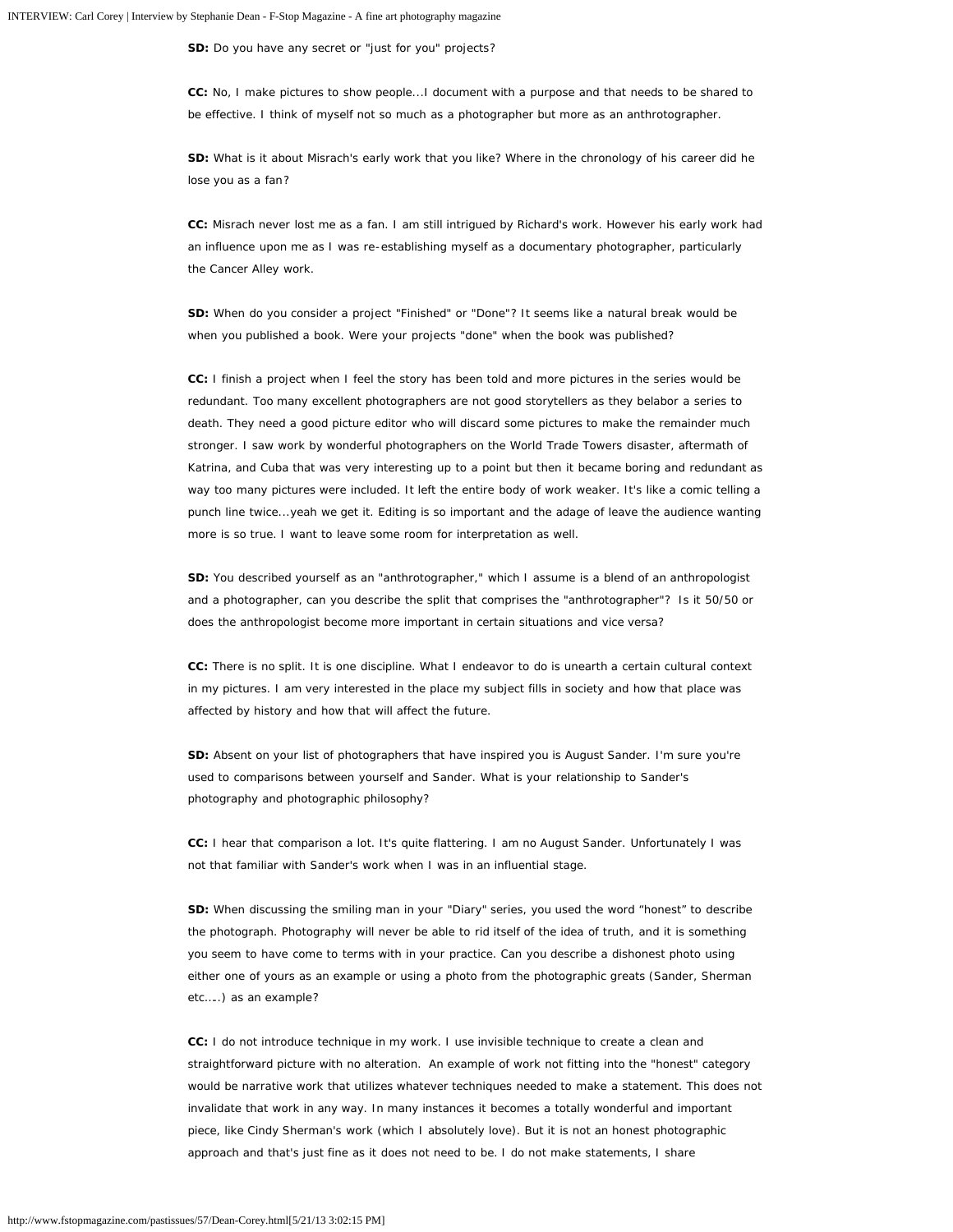observations.

**SD:** Honesty comes up again in your "Blue" statement: "The intention is for BLUE to enlighten people about the American worker and bring focus to the benefits our workers provide by using an honest photographic aesthetic". Is this definition of an "honest photographic aesthetic" close to the definition of an honest photograph? If it is different, even subtly so, would you mind explaining an "honest" photographic aesthetic?

**CC:** Honest Photographic Aesthetic = Real subjects in real situations and an invisible technique that portrays the situation pictured accurately. Post processing that does not alter the picture in any way other than what could be achieved in a darkroom, color correction, dodging, burning, spotting.

**SD:** When did you start on your project "Blue"?

**CC:** May 2012

**SD:** How did you come up with the idea for "Blue"?

**CC:** I was working on *For Love and Money* (which I just finished, book to be released in spring 2014) and I became interested in the workers at some of the larger family owned businesses I was photographing. I have always been conscious of the working class struggle as that is my background. I want **BLUE** to support these people, my people, and create an awareness of the important role they provide in American society.

**SD:** Your artist statement said that the project will last for 3 years, however when I asked you when a project's finished, you said "I finish a project when I feel the story has been told and more pictures in the series would be redundant. Too many excellent photographers are not good storytellers as they belabor a series to death. …It's like a comic telling a punch line twice...yeah we get it. Editing is so important and the adage of leave the audience wanting more is so true. I want to leave some room for interpretation as well." What is determining this 3 year timeline for this particular project? Did you receive a grant? Is it a publication deadline?

**CC:** After 35 years experience as a photographer I have a feel for how long a project will take. The logistics and pre-production in BLUE are immense, necessitating a long time frame. This does not mean it will not be edited properly after its completed. Editing will take quite a bit of time and is being done as I make pictures. There is a book planned and several publishers have expressed their interest in **BLUE**. The expenses involved are also immense so I am working with sponsors.

**SD:** Speaking of publication, do you have any tips for young and/or emerging photographers to follow? For instance, I'd like to publish 2 books – a book of my "Modern Groceries" (photographs) and a book of my essays on the smile, titled "The Exile of the Smile". What advice would you give to someone in my amateur position?

**CC:** First and very importantly do not think there will be an income from publishing. There should be some financial gain, but it will never cover your picture production costs and your time as a photographer spent to create the work featured in the book. The publishing industry is in turmoil and changing rapidly with the advent of iBooks, eBooks, blurb books, etc. independent bookstores are folding rapidly as the on-line market replaces their services....It is not a pretty picture in publishing. Any one can self publish. However, the key is distribution, support for the title, and credibility. You need a good publisher to accomplish that. You also need passion, perseverance and the ability to know when it is right to publish a series, which can also come from a good picture editor. Never give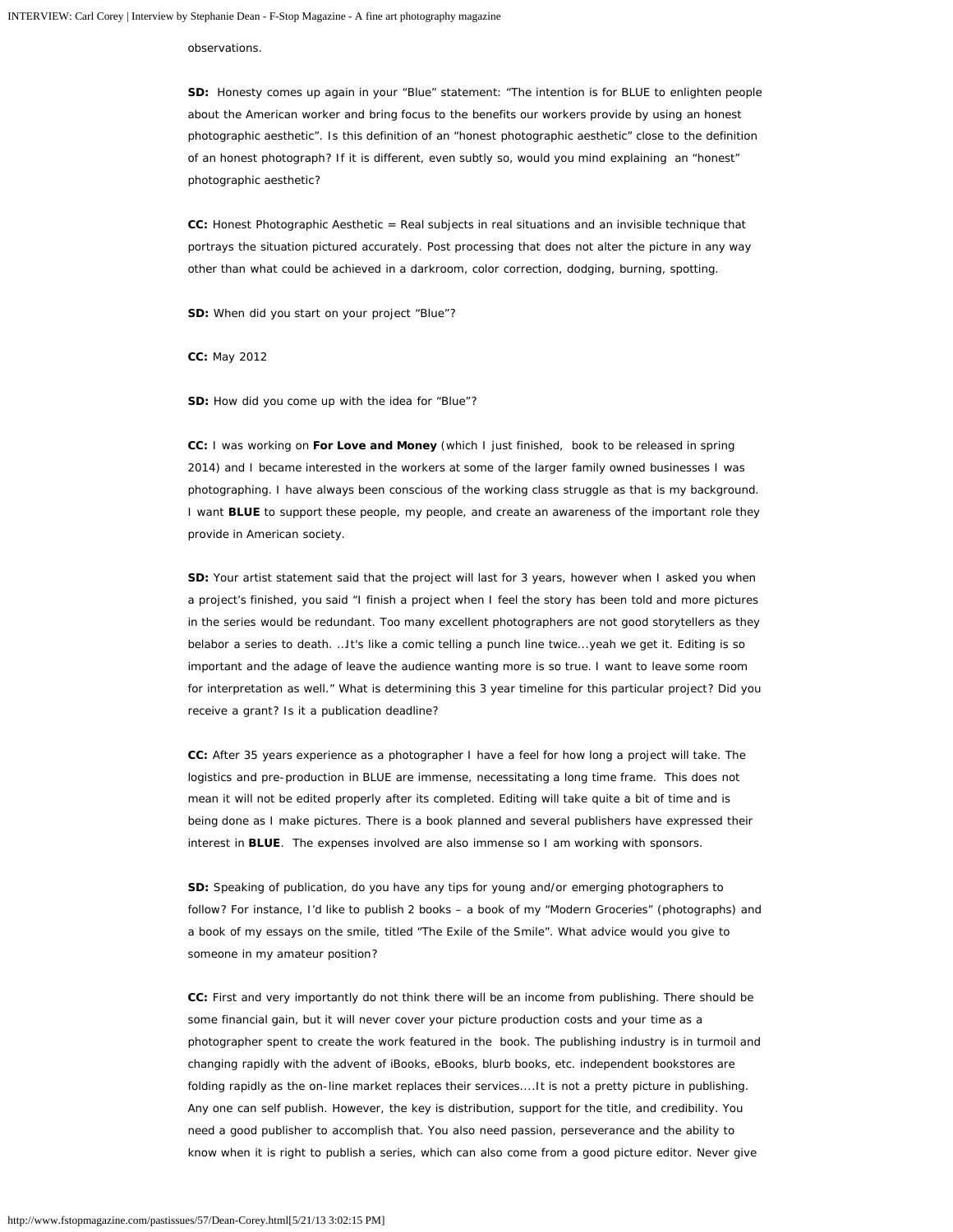up the passion.

**SD:** Your project "Portraits of Ranchers" reminds me of Avedon' s "In the American West". Can you tell us more about the process of making the portraits? Tell us everything, from how you got to the location, what the location looked like (i.e., were you in a studio or outdoors?), how you picked your models, what kind of conversations you had with them, how you printed the photos and so on….

**CC:** I had a show in Rapid City, South Dakota for the work in my first book, *Rancher*. I asked the museum director to please invite anyone who ranched to come in for a free portrait. I spent two afternoons in the museum's conference room doing that series using the big windows as the light source. I edited the takes to the series presented.

**SD:** What advice can you give young or emerging photographers that you wished someone had given to you?

**CC:** If you want to succeed as an artist be serious and understand it is a business like any other. You are a brand. If you do not understand business then acquire the help of those that do. It will be very difficult to build this business, but you need to persevere and be passionate while understanding that you are only one of many. Be nice, be smart, be confident.

**SD:** You've been interviewed by quite a few magazines and famous people, what was your favorite interview question?

**CC:** This one.

**SD:** And what answer did you give?

**CC:** This one.

**SD:** Can you give us (the readers of F-stop) an honest account, a timeline of emotions, if you will, of that proud moment of acceptance into the world of print, the very last conversation or changes to the book as it hit the press, that very first whiff of the fresh paint that came out and olefact-orily stained your name - photographs made multiple, with their own scent! If you do have the time, your first, second and third book publishing experiences are very much of interest to us.

**CC:** I believe content drives success, that along with perseverance and passion. I can't stress that enough. I did not self publish as I believe partnering with a good publisher will yield much better success in distribution, promotion and credibility. Self published books or vanity presses don't achieve much for a first time author. I see them as a waste of time and money which would be better spent making pictures that a publisher will want.

As for not making any real money that refers only to book royalties and by real money I mean a living wage. You will not be able to live off a single book's royalties. Usually I make back what the series cost to produce the first year in a books royalties. However if done properly a good book will promote your work and prompt print sales as well as other venues of income from your work. I am a firm believer in making a living from my work. It is a profession and a career.

I have been fortunate in working with great people on my books. I have had total control over picture content and even the design approach. This is not to say there was no input from my editor there was. I have great respect for her and her input has influenced decisions I make, but the final call has always been mine. This is quite unique and I feel fortunate to have her confidence and trust on such